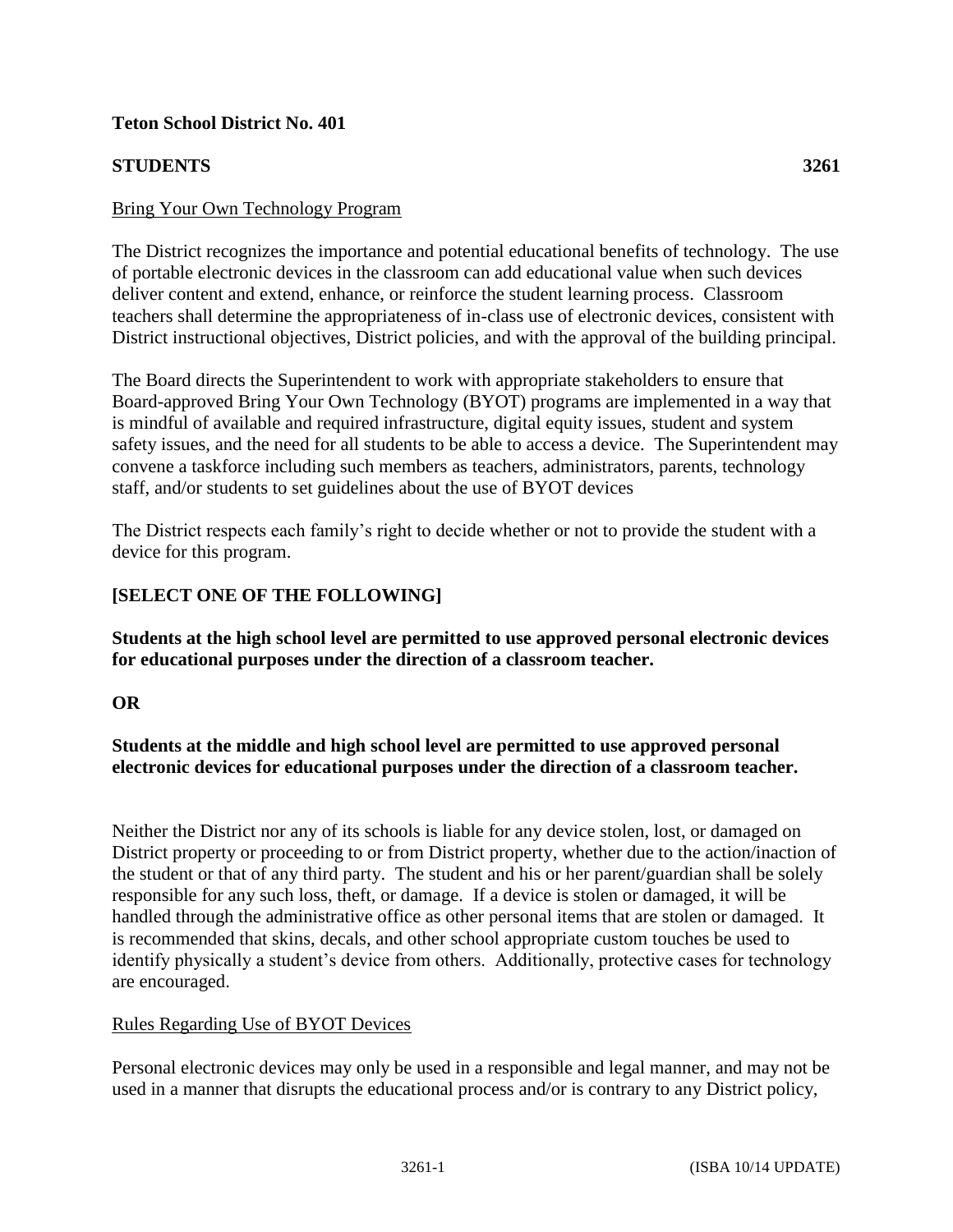procedure, or rule. Students using their own devices are subject to District acceptable use guidelines, BYOT guidelines, student conduct and discipline rules, and all other Board policies and procedures and school rules. Failure to adhere to these guidelines may result in the revocation of the privilege to use personal electronic devices in the classroom and in disciplinary action as appropriate.

Students may only use a personally-owned device as part of the BYOT program once a Form 3261F Bring Your Own Technology Permission Form and Form 3270F Internet Access Conduct Agreement, signed by both the student and parent/guardian, are on file with the school.

The following personal electronic devices may be used in BYOT programs:

- 1. Laptop computers;
- 2. Tablet PCs;
- 3. E-readers;

# **4. [LIST OTHER DEVICES AS APPROPRIATE]**.

To ensure compliance with the Children's Internet Protection Act, students using their own electronic devices may access only the wireless Internet provided by the District. Internet access from outside sources, such as using a data plan associated with a personally-owned device, is not permitted on school grounds. Students are prohibited from attempting to bypass the District's Internet gateway, and are directed to report any inappropriate content and conduct to their classroom teacher. If a student accesses the Internet from outside sources, at a minimum, the student will lose the privilege to participate in the BYOT program.

Students may only access files and sites that are relevant to the classroom curriculum and suggested or authorized by a teacher. Teachers shall closely supervise students to ensure appropriate use of technology in the classrooms.

BYOT activities are implemented at the discretion of classroom teachers and building administrators. BYOT devices shall be turned off unless students have been directed to use them. Students are to turn off and keep BYOT devices in the sight of the teacher during assessments unless otherwise directed by a teacher. Any teacher's instruction to shut down BYOT devices or to close the screen is to be followed immediately. All BYOT devices must be kept in silent mode unless otherwise directed by the classroom teacher.

Students shall charge all BYOT devices prior to school every day. Because power cords stretched across classrooms can become a safety issue both for the students and devices, charging the device in any classroom, hallway, or any other location that may be a safety concern is prohibited. Personal devices cannot be left on school grounds before or after school hours.

The District will not service, repair, or maintain any non-District owned technology brought to and used at school by students.

When electronic devices are used to enhance learning in the classroom, students without an approved, charged personal device will be provided access to an appropriate District-owned